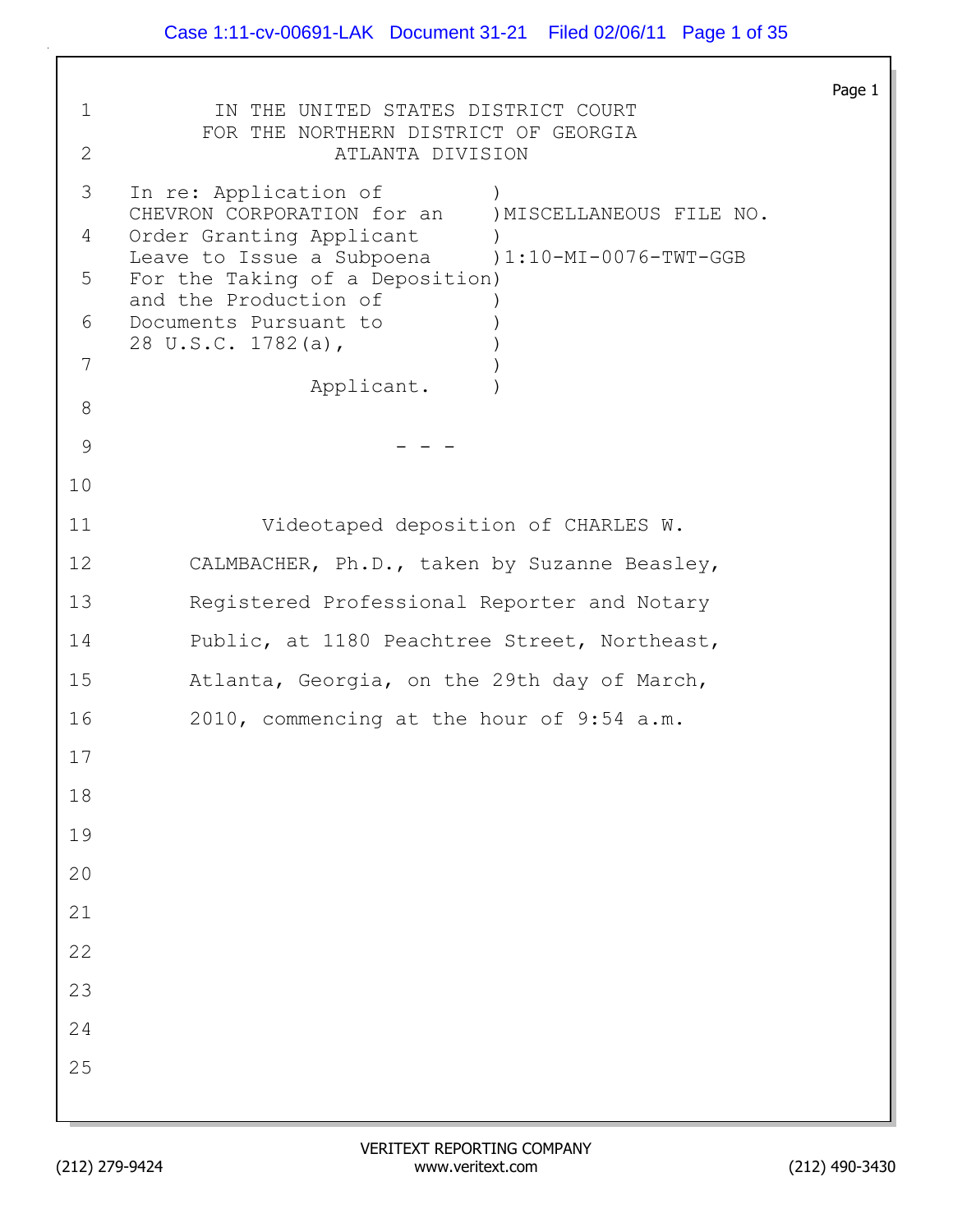## Case 1:11-cv-00691-LAK Document 31-21 Filed 02/06/11 Page 23 of 35

|              |                                                      | Page 114 |
|--------------|------------------------------------------------------|----------|
| $\mathbf{1}$ | If you look at the last page of<br>Q.                |          |
| 2            | Exhibit 12, Doctor, of the Spanish version, this     |          |
| 3            | document was filed in the Lago Agrio courthouse on   |          |
| 4            | February 14th, 2005, and attached to it is the       |          |
| 5            | signature page that you see there.                   |          |
| 6            | Right.<br>Α.                                         |          |
| 7            | Is that your signature, Doctor?<br>Q.                |          |
| 8            | Α.<br>It appears to be, yes.                         |          |
| 9            | And do you know when you signed this<br>Q.           |          |
| 10           | document?                                            |          |
| 11           | I don't remember signing this document,<br>Α.        |          |
| 12           | but a document that was supposed to be for Sacha 94. |          |
| 13           | That would have been in November of 2004 that I      |          |
| 14           | signed that.                                         |          |
| 15           | You signed what you believed was a report<br>Q.      |          |
| 16           | that was going to be filed for Sacha 94 in November  |          |
| 17           | of 2004; is that correct?                            |          |
| 18           | Correct.<br>Α.                                       |          |
| 19           | And could this be the signature page that<br>Q.      |          |
| 20           | you signed for that document?                        |          |
| 21           | Yes, it well could.<br>Α.                            |          |
| 22           | The report that you authorized to be filed<br>Q.     |          |
| 23           | an Sacha 94, can you tell us generally what you      |          |
| 24           | concluded in that report?                            |          |
| 25           | I concluded that I did not see significant<br>Α.     |          |
|              |                                                      |          |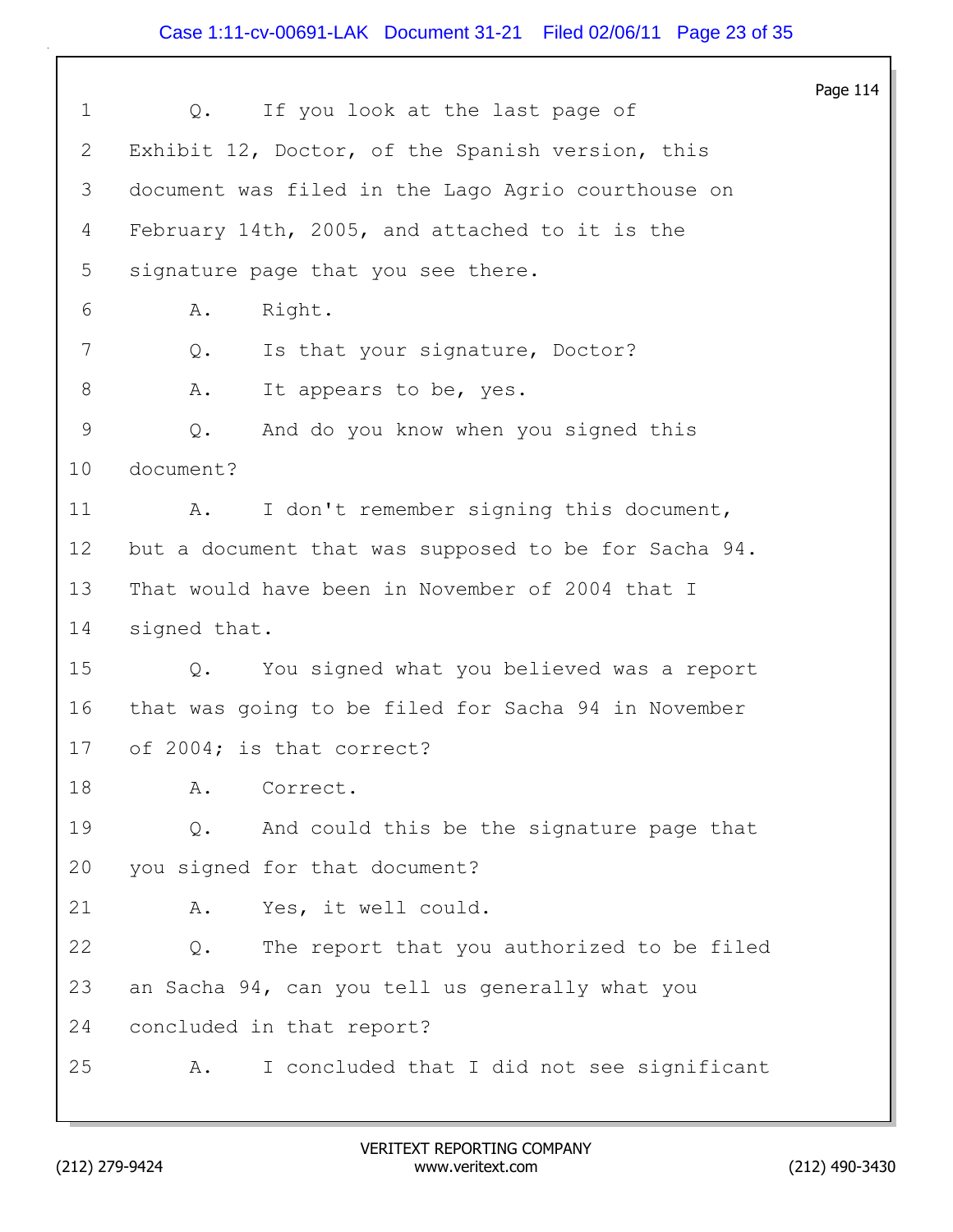## Case 1:11-cv-00691-LAK Document 31-21 Filed 02/06/11 Page 24 of 35

Page 115 1 contamination that posed immediate threat to the 2 environment or to humans or wildlife around it. I 3 did not make a significant comment on the chemicals 4 that were there because they were not of interest. 5 They -- I remember that the report that 6 was given to me did mention the heavy metals, you 7 know, the chromium, the led, the barium, but it just 8 said they were there, you know, and they were this 9 much over an established amount. But that -- I 10 didn't draw any conclusions from that. So they're 11 there. I mean, that was the -- you know, there's no 12 answer, or the answer is that that doesn't prove it's 13 from any sort of petroleum activity, so I didn't draw 14 a conclusion to that effect. 15 Q. While you were working as a judicial 16 inspection expert for the plaintiffs, did you ever 17 conclude that TexPet had failed to adequately 18 remediate one of the sites? 19 A. I didn't no. 20 Q. While you were working as a judicial 21 inspection expert for the plaintiffs, did you ever 22 conclude that any particular site posed a risk to 23 human health or the environment? 24 A. No. 25 Q. Let's look at Exhibit 13.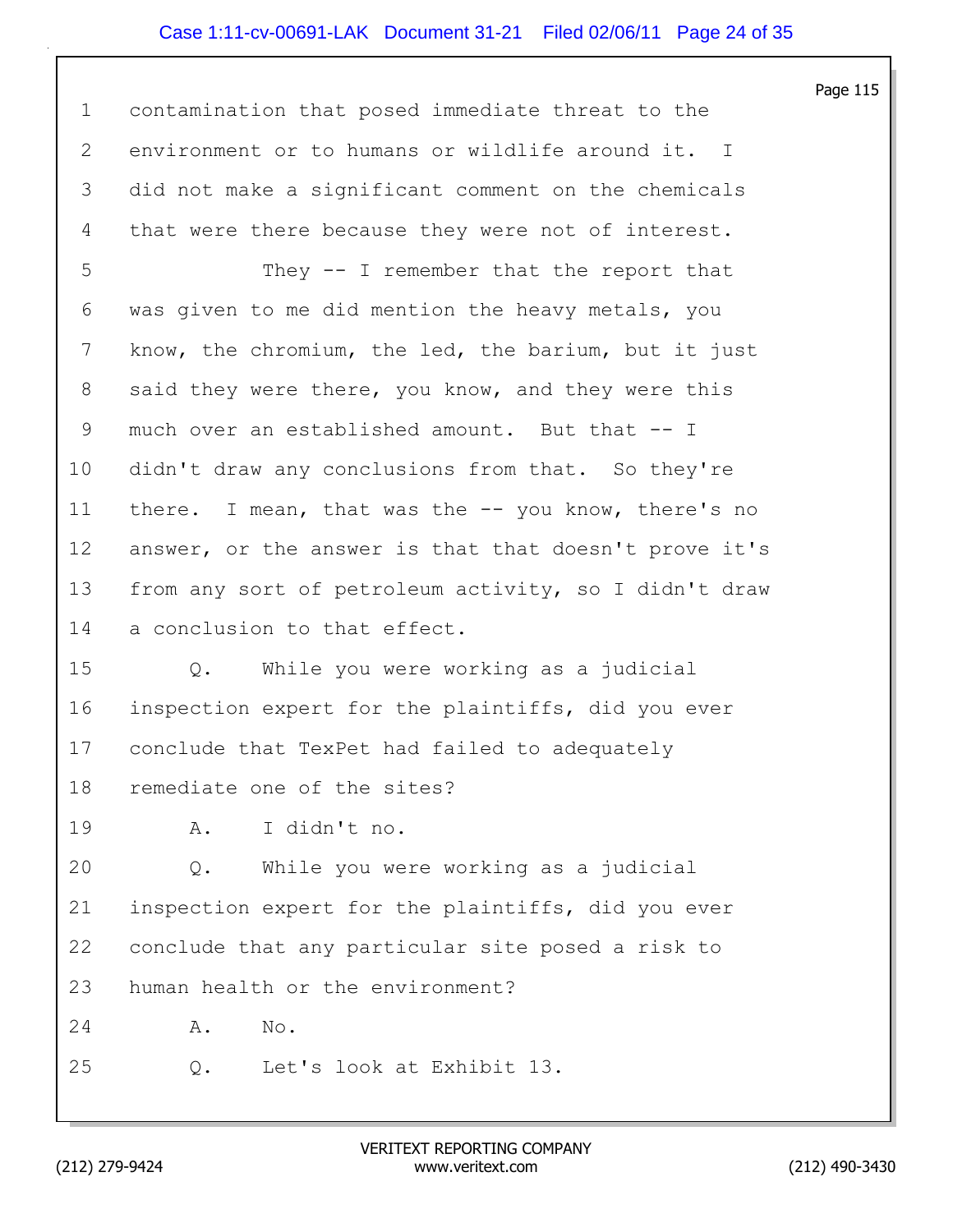|                 |                                                           | Page 116 |
|-----------------|-----------------------------------------------------------|----------|
| $\mathbf 1$     | I have one more question on Exhibit 12,                   |          |
| $\mathbf{2}$    | Doctor, I'm sorry.                                        |          |
| 3               | To the extent that someone took this                      |          |
| 4               | signature page that is currently attached at the last     |          |
| 5               | page of Exhibit 12 and attached it to this report and     |          |
| 6               | represented to the Court in Lago Agrio that you had       |          |
| $7\phantom{.}$  | written this report and reached these conclusions,        |          |
| 8               | that would be false, correct?                             |          |
| 9               | That's correct. I did not reach these<br>Α.               |          |
| 10              | conclusions and I did not write this report.              |          |
| 11              | Okay. Let's take a look at Exhibit 13,<br>Q.              |          |
| 12 <sup>°</sup> | which is the document that was submitted to the Court     |          |
| 13              | in Lago Agrio as the plaintiffs' judicial inspection      |          |
| 14              | report for Shushufindi 48.                                |          |
| 15              | Α.<br>Okay.                                               |          |
| 16              | Is Exhibit 13 a document that you wrote,<br>$Q_{\bullet}$ |          |
| 17              | Dr. Calmbacher?                                           |          |
| 18              | No, it is not.<br>A.                                      |          |
| 19              | On the front page of Exhibit 13, the<br>Q.                |          |
| 20              | Spanish version -- there, you've got it. It's             |          |
| 21              | bearing the number 52.205. Can you tell,                  |          |
| 22              | Dr. Calmbacher, if that's your signature?                 |          |
| 23              | It appears to be.<br>Α.                                   |          |
| 24              | Do you know when you signed this page?<br>Q.              |          |
| 25              | Again, it would have been in November of<br>Α.            |          |
|                 |                                                           |          |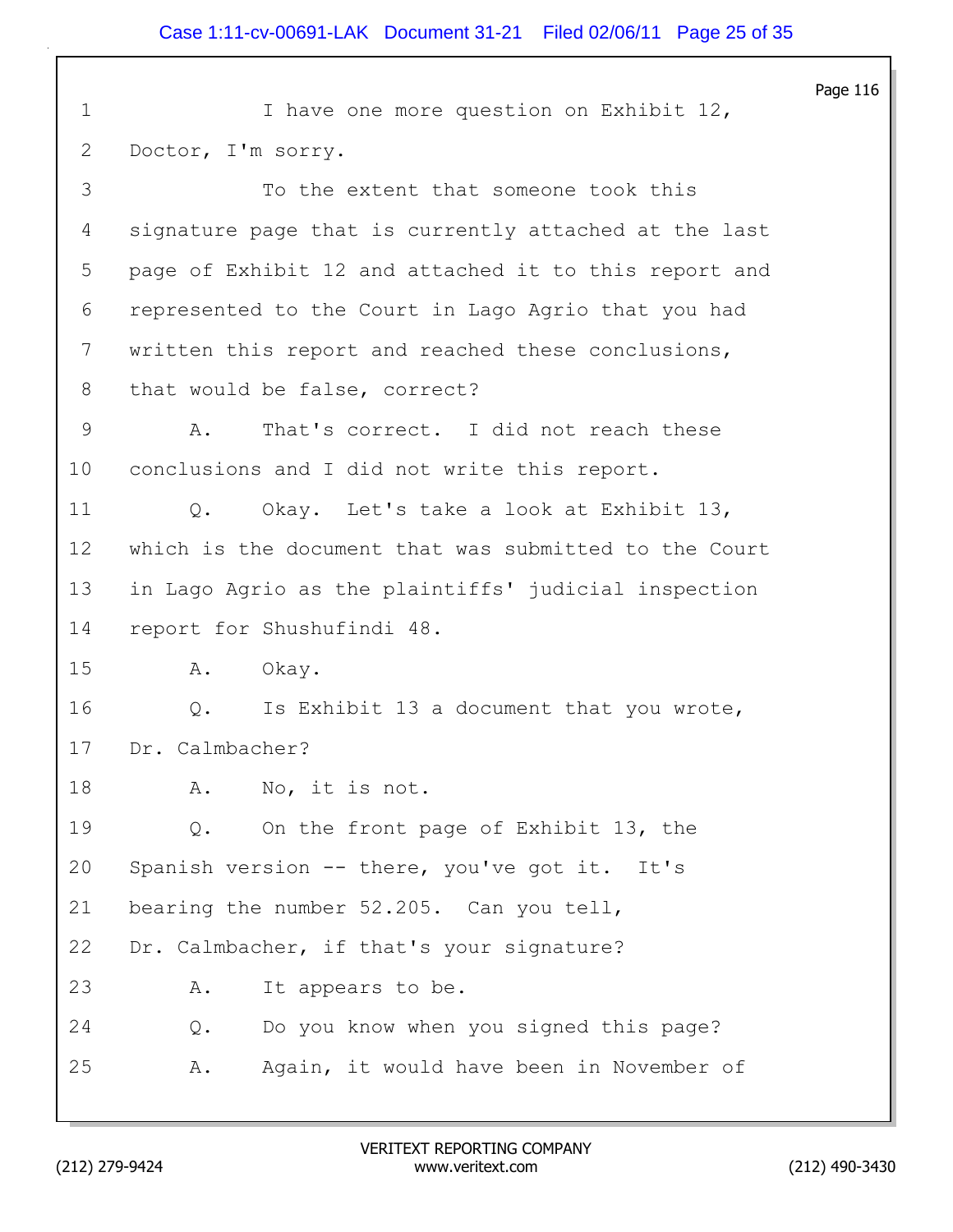Page 117 1 2004. 2 Q. At the time you signed this page, did you 3 authorize it to be attached to what we have marked as 4 Exhibit 13? 5 A. No, I did not. 6 Q. Are the conclusions that are reached in 7 Exhibit 13 conclusions that you reached about the 8 Shushufindi 48 site, Doctor? 9 A. Let me review that, because I haven't 10 gotten fully there. 11 Q. Okay. Take your time. Let me know when 12 you're done. 13 A. No, these are not conclusions I would have 14 written. And again, I definitely did no estimates of 15 costs or remediation amounts. 16 Q. So the conclusions in the expert report 17 for Shushufindi 48, Exhibit 13, to the extent they're 18 presented to the Court as conclusions you reached, 19 that presentation would be false, correct? 20 A. Correct. 21 Q. Now, you mentioned seeing a document that 22 reached -- well, let me withdraw that. 23 Did you sign both the pages that we've 24 looked at on Exhibits 12 and 13 at essentially the 25 same time, in November of 2004?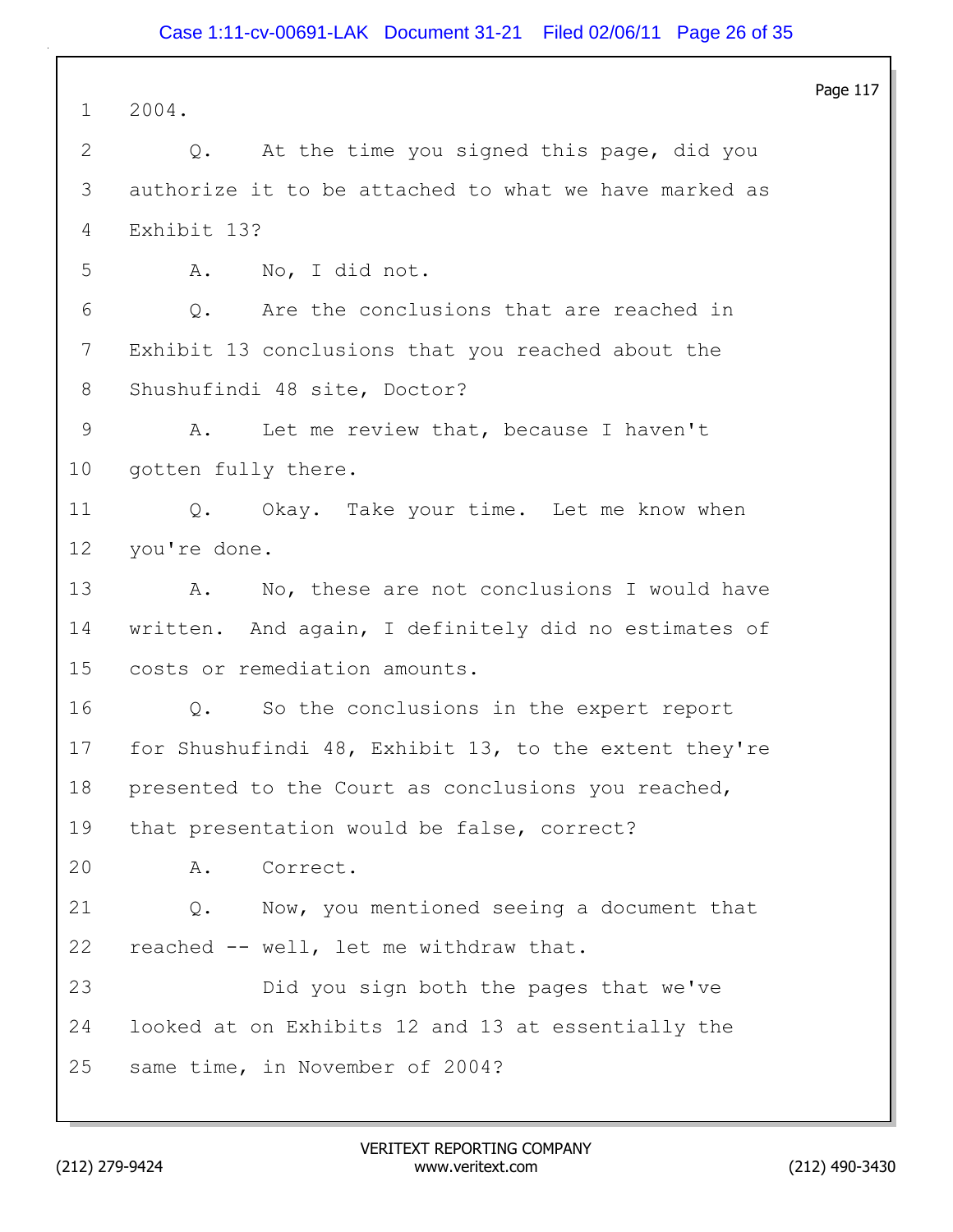Page 118 1 A. Yes. 2 Q. And after you signed those documents, 3 where did you send them? 4 A. They were sent to Steven Donziger and I 5 guess they were forwarded to Quito. 6 Q. And did you send them directly to 7 Mr. Donziger? 8 A. I'm trying to remember. I can't remember 9 whether I sent -- I think I may have sent them 10 directly to Quito, because they were claiming they 11 had to file the report so quickly. 12 Q. And if you sent them to Quito, who would 13 you have addressed them to? 14 A. It would have been to Edison Camino. 15 Q. Have you ever discussed with Mr. Donziger 16 the conclusions that you actually reached about 17 Sacha 94 that you described for us a moment ago? 18 A. I did discuss what my findings were on 19 this site and others and the fact that, yes, we found 20 some materials there, but it was not conclusive 21 indication of contamination or failure to remediate. 22 Q. Do you believe based on the conversations 23 that you had with Mr. Donziger that if he saw 24 Exhibits 12 and 13, he would know you had not 25 authorized those to be filed on your behalf?